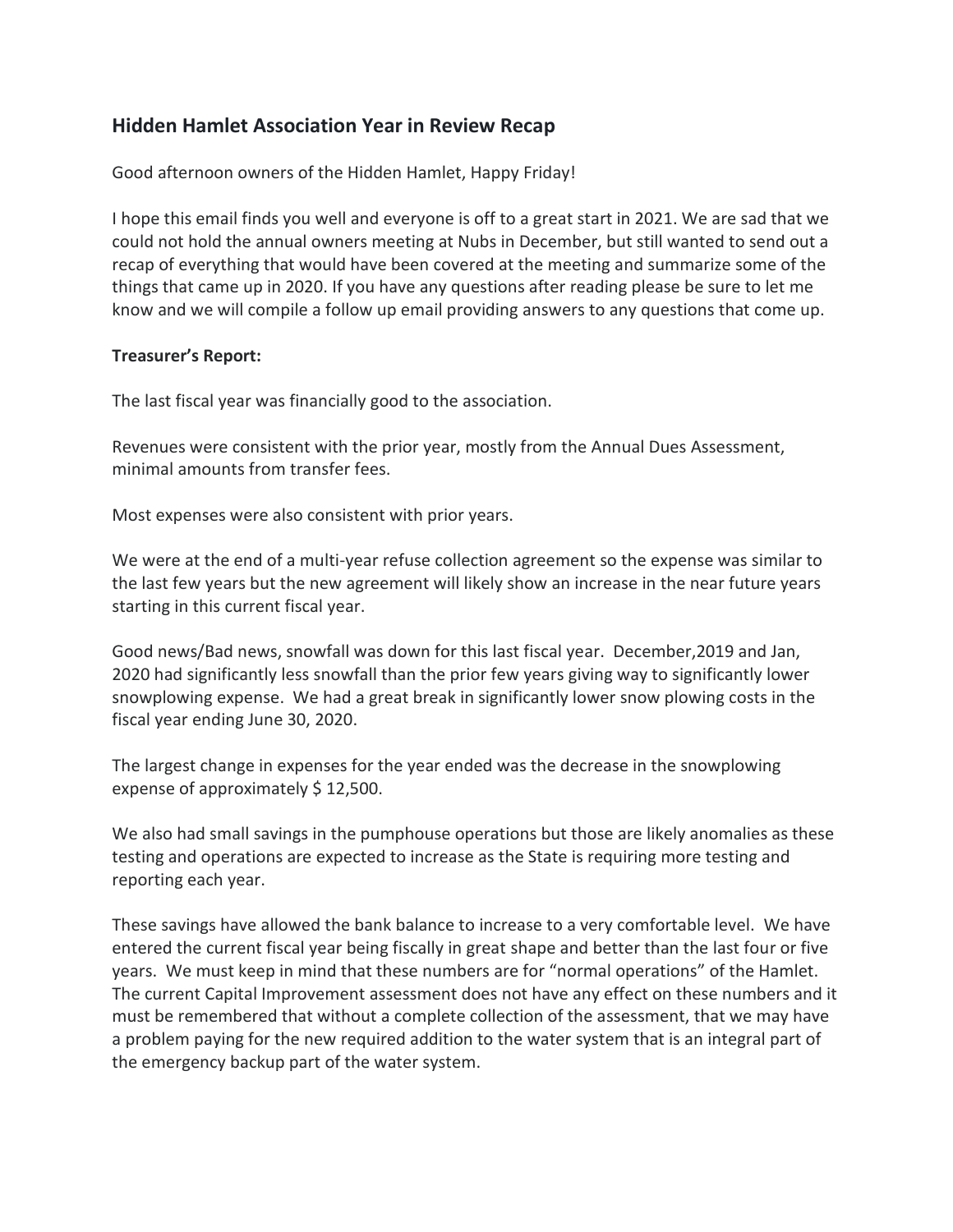### **Special Assessment:**

As most of you are aware this year we had a special assessment for capital improvements within the Hamlet. If you have not sent yours in yet please be sure to get it in as they are now past due. This assessment will allow us to ensure the quality of life we are accustomed to in the Hamlet can remain going forward and some of the immediate benefits you can expect from the assessment are as follows:

- A new well is scheduled to be installed in early spring of this year. This project has been in the works for several years and this will ensure that we maintain our high water quality going forward. Present day the well being replaced is unable to produce sufficient output to provide water to all dwellings in the event of a power outage. This project will ensure we have no water issues in the future and will significantly reduce the likelihood of a boil water advisory in the event of a power outage.

- New trash cans are scheduled to be purchased and delivered sometime in early spring. Each property will have a standardized trash can that can be picked up by a garbage truck which should aid in trash removal and many of the issues we have had with trash removal over the past few years. Each property will own their own trash can and they will be ours regardless of who our trash removal company is in the future.

### **Snow Removal**

Tri county excavating is doing snow removal for us this year as they have for the past several years. My conversations with them have been very positive and they are dedicated to providing the best quality they can. I know we have had some owners over the past few years who have had some issues with their driveway being tore up by the blade on the plow or some of their landscaping getting torn up a little bit. There are many unique and different driveways and landscaping styles, one of the unique features of the Hamlet is the variety of designs and layouts. They do their best at ensuring all owners have high quality service which can be difficult given the variety of driveway layouts within the Hamlet. If you do have any issues with your snow removal please call them and discuss their concerns, they will do their best to accommodate and address any issues that come up.

### **Trash Removal**

We have had some issues with Little Traverse not taking cans back to the properties over the past few months. Little Traverse has had some new employees start over the past few months and they are still learning the process of trash collection in the Hamlet. I have addressed these concerns with Little Traverse and they are working to ensure their new employees understand that they should be taking the cans back. Much like snow plowing, if you have reoccurring issues please reach out to them directly to discuss as they too are dedicated to proving the best service possible.